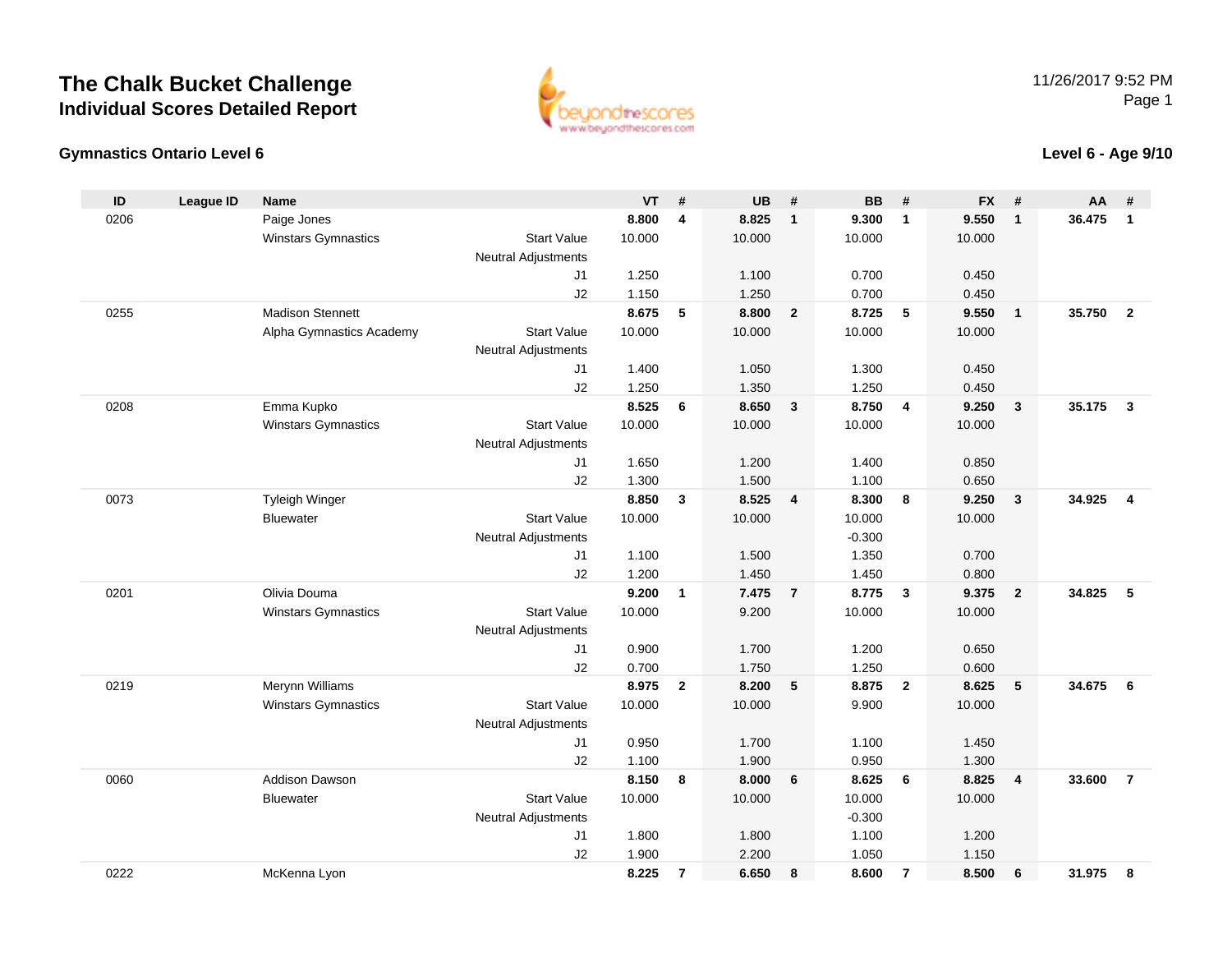

#### 11/26/2017 9:52 PMPage 2

| Bluewater | <b>Start Value</b>         | 10.000 | 9.200 | 10.000 | 10.000 |  |
|-----------|----------------------------|--------|-------|--------|--------|--|
|           | <b>Neutral Adjustments</b> |        |       |        |        |  |
|           | J1                         | .800   | 2.500 | .350   | .400   |  |
|           | $\overline{2}$<br>ےں       | .750   | 2.600 | .450   | 1.600  |  |

### **Gymnastics Ontario Level 6**

| ID   | League ID | <b>Name</b>                |                            | <b>VT</b> | #              | UB     | #                       | <b>BB</b> | #                       | <b>FX</b> | #              | <b>AA</b> | #                       |
|------|-----------|----------------------------|----------------------------|-----------|----------------|--------|-------------------------|-----------|-------------------------|-----------|----------------|-----------|-------------------------|
| 0157 |           | Avery Desjardine           |                            | 9.100     | $\overline{2}$ | 9.450  | $\mathbf{1}$            | 9.300     | $\mathbf{1}$            | 9.325     | 5              | 37.175    | $\mathbf{1}$            |
|      |           | <b>GW Elites</b>           | <b>Start Value</b>         | 10.000    |                | 10.000 |                         | 10.000    |                         | 10.000    |                |           |                         |
|      |           |                            | Neutral Adjustments        |           |                |        |                         |           |                         |           |                |           |                         |
|      |           |                            | J1                         | 0.950     |                | 0.500  |                         | 0.700     |                         | 0.750     |                |           |                         |
|      |           |                            | J2                         | 0.850     |                | 0.600  |                         | 0.700     |                         | 0.600     |                |           |                         |
| 0159 |           | Alexa Fung                 |                            | 9.150     | $\overline{1}$ | 9.000  | $\overline{\mathbf{3}}$ | 9.275     | $\overline{2}$          | 9.600     | $\overline{2}$ | 37.025    | $\overline{2}$          |
|      |           | <b>GW Elites</b>           | <b>Start Value</b>         | 10.000    |                | 10.000 |                         | 10.000    |                         | 10.000    |                |           |                         |
|      |           |                            | <b>Neutral Adjustments</b> |           |                |        |                         |           |                         |           |                |           |                         |
|      |           |                            | J1                         | 0.850     |                | 1.000  |                         | 0.650     |                         | 0.400     |                |           |                         |
|      |           |                            | J2                         | 0.850     |                | 1.000  |                         | 0.800     |                         | 0.400     |                |           |                         |
| 0141 |           | Kailyn Almeida             |                            | 9.150     | $\mathbf{1}$   | 9.300  | $\overline{2}$          | 8.700     | $5\phantom{.0}$         | 9.725     | $\overline{1}$ | 36.875    | $\mathbf{3}$            |
|      |           | <b>Guelph Saultos</b>      | <b>Start Value</b>         | 10.000    |                | 10.000 |                         | 10.000    |                         | 10.000    |                |           |                         |
|      |           |                            | <b>Neutral Adjustments</b> |           |                |        |                         |           |                         |           |                |           |                         |
|      |           |                            | J1                         | 0.900     |                | 0.750  |                         | 1.400     |                         | 0.200     |                |           |                         |
|      |           |                            | J2                         | 0.800     |                | 0.650  |                         | 1.200     |                         | 0.350     |                |           |                         |
| 0202 |           | Nadine Fawaz               |                            | 9.000     | $\overline{4}$ | 8.250  | 6                       | 9.275     | $\overline{\mathbf{2}}$ | 9.100     | 6              | 35.625    | $\overline{\mathbf{4}}$ |
|      |           | <b>Winstars Gymnastics</b> | <b>Start Value</b>         |           |                | 10.000 |                         | 10.000    |                         | 10.000    |                |           |                         |
|      |           |                            | <b>Neutral Adjustments</b> | 10.000    |                |        |                         |           |                         |           |                |           |                         |
|      |           |                            | J1                         | 1.050     |                | 1.900  |                         | 0.750     |                         | 1.000     |                |           |                         |
|      |           |                            | J2                         | 0.950     |                | 1.600  |                         | 0.700     |                         | 0.800     |                |           |                         |
| 0155 |           | Sienna Stajduhar           |                            | 8.725     | 6              | 8.650  | $\overline{4}$          | 8.375     | 6                       | 9.450     | $\overline{4}$ | 35.200    | 5                       |
|      |           | <b>Guelph Saultos</b>      | <b>Start Value</b>         | 10.000    |                | 10.000 |                         | 10.000    |                         | 10.000    |                |           |                         |
|      |           |                            | <b>Neutral Adjustments</b> |           |                |        |                         |           |                         |           |                |           |                         |
|      |           |                            | J1                         | 1.250     |                | 1.200  |                         | 1.700     |                         | 0.550     |                |           |                         |
|      |           |                            | J2                         | 1.300     |                | 1.500  |                         | 1.550     |                         | 0.550     |                |           |                         |
| 0210 |           | Lily Lombardo              |                            | 9.050     | $\mathbf{3}$   | 8.325  | 5                       | 8.800     | $\overline{4}$          | 8.775     | $\overline{7}$ | 34.950    | 6                       |
|      |           | <b>Winstars Gymnastics</b> | <b>Start Value</b>         | 10.000    |                | 10.000 |                         | 10.000    |                         | 10.000    |                |           |                         |
|      |           |                            | Neutral Adjustments        |           |                |        |                         |           |                         |           |                |           |                         |
|      |           |                            | J1                         | 0.900     |                | 1.750  |                         | 1.150     |                         | 1.200     |                |           |                         |
|      |           |                            | J2                         | 1.000     |                | 1.600  |                         | 1.250     |                         | 1.250     |                |           |                         |
| 0071 |           | Jaycie Turnbull            |                            | 8.825     | 5              | 6.600  | $\overline{7}$          | 8.975     | 3                       | 9.575     | 3              | 33.975    | $\overline{7}$          |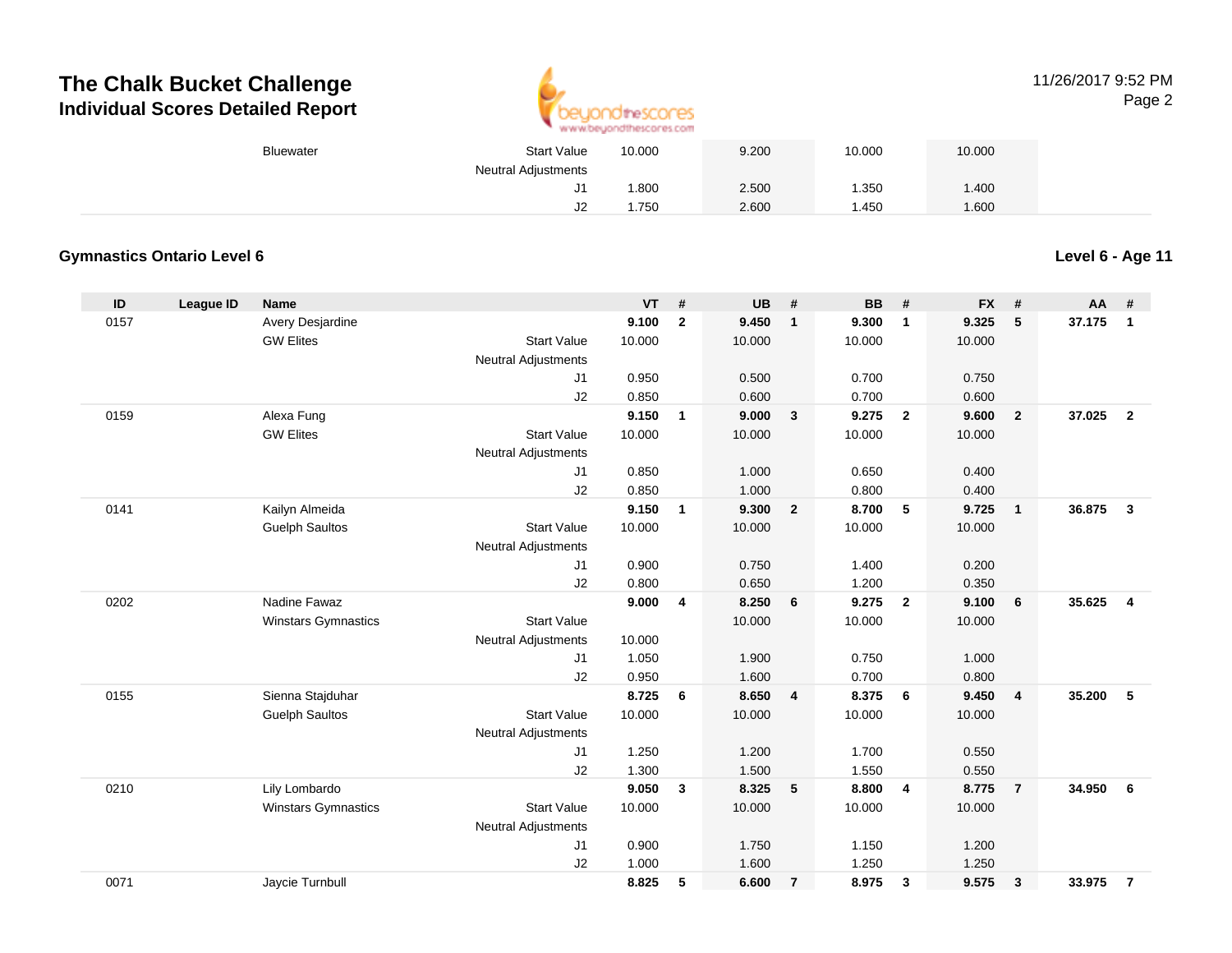

11/26/2017 9:52 PMPage 3

|      | Bluewater              | Start Value<br><b>Neutral Adjustments</b> | 10.000 | 10.000<br>$-0.300$ | 10.000 | 10.000     |        |   |
|------|------------------------|-------------------------------------------|--------|--------------------|--------|------------|--------|---|
|      |                        | J1                                        | .250   | 3.000              | 1.000  | 0.500      |        |   |
|      |                        | J2                                        | 1.100  | 3.200              | 1.050  | 0.350      |        |   |
| 0238 | <b>Tionna Campbell</b> |                                           | 8.000  | $X.XXX$ -          | 6.375  | 8.675<br>8 | 23.050 | 8 |
|      | London Beje Gymnastics | <b>Start Value</b>                        | 10.000 |                    | 8.200  | 10.000     |        |   |
|      |                        | <b>Neutral Adjustments</b>                |        |                    |        |            |        |   |
|      |                        | J1                                        | 2.000  |                    | 1.900  | 1.300      |        |   |
|      |                        | J2                                        | 2.000  |                    | 1.750  | 1.350      |        |   |

#### **Gymnastics Ontario Level 6**

| ID   | League ID | <b>Name</b>                         |                            | <b>VT</b> | #              | <b>UB</b> | #                       | <b>BB</b> | #              | <b>FX</b> | #              | <b>AA</b> | #                       |
|------|-----------|-------------------------------------|----------------------------|-----------|----------------|-----------|-------------------------|-----------|----------------|-----------|----------------|-----------|-------------------------|
| 0101 |           | Ava Donohue                         |                            | 9.075     | 5              | 8.950     | $\mathbf{3}$            | 9.400     | 3              | 9.475     | $\overline{2}$ | 36.900    | 1                       |
|      |           | Forest City Gym Club                | <b>Start Value</b>         | 10.000    |                | 10.000    |                         | 10.000    |                | 10.000    |                |           |                         |
|      |           |                                     | <b>Neutral Adjustments</b> |           |                |           |                         |           |                |           |                |           |                         |
|      |           |                                     | J1                         | 1.000     |                | 1.050     |                         | 0.550     |                | 0.500     |                |           |                         |
|      |           |                                     | J2                         | 0.850     |                | 1.050     |                         | 0.650     |                | 0.550     |                |           |                         |
| 0162 |           | Alana Mangiarelli                   |                            | 9.150     | $\overline{4}$ | 9.200     | $\overline{1}$          | 9.150     | 6              | 9.350     | 5              | 36.850    | $\overline{2}$          |
|      |           | <b>GW Elites</b>                    | <b>Start Value</b>         | 10.000    |                | 10.000    |                         | 10.000    |                | 10.000    |                |           |                         |
|      |           |                                     | <b>Neutral Adjustments</b> |           |                |           |                         |           |                |           |                |           |                         |
|      |           |                                     | J1                         | 0.850     |                | 0.850     |                         | 0.900     |                | 0.650     |                |           |                         |
|      |           |                                     | J2                         | 0.850     |                | 0.750     |                         | 0.800     |                | 0.650     |                |           |                         |
| 0002 |           | <b>Isabel Holmes</b>                |                            | 9.325     | 1              | 8.675     | 11                      | 9.350     | $\overline{4}$ | 9.300     | 6              | 36.650    | 3                       |
|      |           | Alpha Gymnastics Academy            | <b>Start Value</b>         | 10.000    |                | 10.000    |                         | 10.000    |                | 10.000    |                |           |                         |
|      |           |                                     | <b>Neutral Adjustments</b> |           |                |           |                         |           |                |           |                |           |                         |
|      |           |                                     | J <sub>1</sub>             | 0.750     |                | 1.250     |                         | 0.600     |                | 0.750     |                |           |                         |
|      |           |                                     | J2                         | 0.600     |                | 1.400     |                         | 0.700     |                | 0.650     |                |           |                         |
| 0199 |           | Marissa Donatelli                   |                            | 8.825     | 8              | 9.000     | $\overline{\mathbf{2}}$ | 9.400     | 3              | 9.425     | 3              | 36.650    | 3                       |
|      |           | <b>Winstars Gymnastics</b>          | <b>Start Value</b>         | 10.000    |                | 10.000    |                         | 10.000    |                | 10.000    |                |           |                         |
|      |           |                                     | <b>Neutral Adjustments</b> |           |                |           |                         |           |                |           |                |           |                         |
|      |           |                                     | J1                         | 1.050     |                | 1.000     |                         | 0.650     |                | 0.500     |                |           |                         |
|      |           |                                     | J2                         | 1.300     |                | 1.000     |                         | 0.550     |                | 0.650     |                |           |                         |
| 0077 |           | Serena Fazari                       |                            | 8.950     | $\overline{7}$ | 8.800     | 8                       | 9.450     | $\overline{2}$ | 9.375     | $\overline{4}$ | 36.575    | $\overline{\mathbf{4}}$ |
|      |           | <b>Brantford Gymnastics Academy</b> | <b>Start Value</b>         | 10.000    |                | 10.000    |                         | 10.000    |                | 10.000    |                |           |                         |
|      |           |                                     | <b>Neutral Adjustments</b> |           |                |           |                         |           |                |           |                |           |                         |
|      |           |                                     | J <sub>1</sub>             | 1.000     |                | 1.250     |                         | 0.500     |                | 0.500     |                |           |                         |
|      |           |                                     | J2                         | 1.100     |                | 1.150     |                         | 0.600     |                | 0.750     |                |           |                         |
| 0006 |           | Jenna Moser                         |                            | 9.050     | 6              | 8.925     | $\overline{4}$          | 8.950     | -8             | 9.425     | 3              | 36.350    | 5                       |
|      |           |                                     |                            |           |                |           |                         |           |                |           |                |           |                         |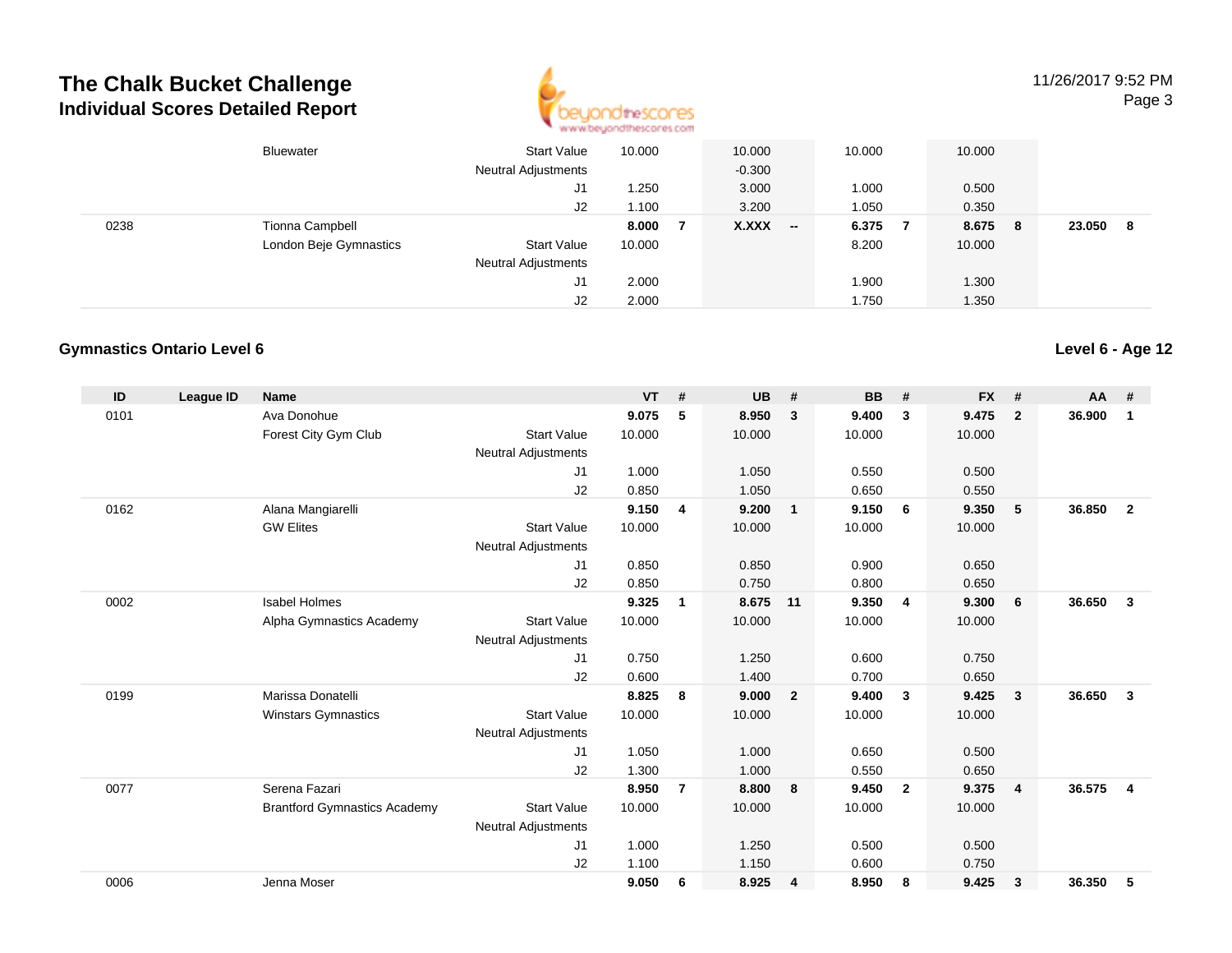

|      | Alpha Gymnastics Academy            | <b>Start Value</b>         | 10.000 |                | 10.000   |                | 10.000   |                         | 10.000   |                |           |                |
|------|-------------------------------------|----------------------------|--------|----------------|----------|----------------|----------|-------------------------|----------|----------------|-----------|----------------|
|      |                                     | Neutral Adjustments        |        |                |          |                |          |                         |          |                |           |                |
|      |                                     | J1                         | 0.950  |                | 1.200    |                | 1.150    |                         | 0.550    |                |           |                |
|      |                                     | J2                         | 0.950  |                | 0.950    |                | 0.950    |                         | 0.600    |                |           |                |
| 0095 | Georgia Chant                       |                            | 9.075  | $\sqrt{5}$     | 8.775    | 9              | 9.350    | $\overline{4}$          | 9.075    | 11             | 36.275    | 6              |
|      | Forest City Gym Club                | <b>Start Value</b>         | 10.000 |                | 10.000   |                | 10.000   |                         | 10.000   |                |           |                |
|      |                                     | Neutral Adjustments        |        |                |          |                |          |                         | $-0.100$ |                |           |                |
|      |                                     | J1                         | 0.900  |                | 1.100    |                | 0.600    |                         | 0.900    |                |           |                |
|      |                                     | J2                         | 0.950  |                | 1.350    |                | 0.700    |                         | 0.750    |                |           |                |
| 0188 | Chloe Vizler                        |                            | 9.200  | 3              | 8.875    | 6              | 9.050    | $\overline{7}$          | 9.075    | 11             | 36.200    | $\overline{7}$ |
|      | Rose City Gymnastics                | <b>Start Value</b>         | 10.000 |                | 10.000   |                | 10.000   |                         | 10.000   |                |           |                |
|      |                                     | <b>Neutral Adjustments</b> |        |                |          |                |          |                         |          |                |           |                |
|      |                                     | J1                         | 0.800  |                | 1.200    |                | 0.950    |                         | 1.000    |                |           |                |
|      |                                     | J2                         |        |                | 1.050    |                | 0.950    |                         | 0.850    |                |           |                |
| 0156 | Katie Cameron                       |                            | 8.400  | 11             | 9.000    | $\overline{2}$ | 9.200    | 5                       | 9.225    | 8              | 35.825    | 8              |
|      | <b>GW Elites</b>                    | <b>Start Value</b>         | 10.000 |                | 10.000   |                | 10.000   |                         | 10.000   |                |           |                |
|      |                                     | Neutral Adjustments        |        |                |          |                |          |                         |          |                |           |                |
|      |                                     | J1                         | 1.500  |                | 1.000    |                | 0.800    |                         | 0.750    |                |           |                |
|      |                                     | J2                         | 1.700  |                | 1.000    |                | 0.800    |                         | 0.800    |                |           |                |
| 0004 | Julia Morales                       |                            | 8.675  | 9              | 8.900    | 5              | 8.850    | 9                       | 9.250    | $\overline{7}$ | 35.675    | -9             |
|      | Alpha Gymnastics Academy            | <b>Start Value</b>         | 10.000 |                | 10.000   |                | 10.000   |                         | 10.000   |                |           |                |
|      |                                     | <b>Neutral Adjustments</b> |        |                |          |                |          |                         |          |                |           |                |
|      |                                     | J1                         | 1.400  |                | 1.000    |                | 1.300    |                         | 0.700    |                |           |                |
|      |                                     | J2                         | 1.250  |                | 1.200    |                | 1.000    |                         | 0.800    |                |           |                |
| 0243 | Kiara MacNeil                       |                            | 8.125  | 12             | 8.650    | 12             | 9.350    | $\overline{4}$          | 9.250    | $\overline{7}$ | 35.375    | 10             |
|      | <b>Brantford Gymnastics Academy</b> | <b>Start Value</b>         | 10.000 |                | 10.000   |                | 10.000   |                         | 10.000   |                |           |                |
|      |                                     | <b>Neutral Adjustments</b> |        |                |          |                |          |                         |          |                |           |                |
|      |                                     | J1                         | 1.850  |                | 1.400    |                | 0.600    |                         | 0.650    |                |           |                |
|      |                                     | J2                         | 1.900  |                | 1.300    |                | 0.700    |                         | 0.850    |                |           |                |
| 0197 | Rylee Boismier                      |                            | 9.275  | $\overline{2}$ | 8.700 10 |                | 8.225 13 |                         | 9.100    | 10             | 35.300 11 |                |
|      | Winstars Gymnastics                 | <b>Start Value</b>         | 10.000 |                | 10.000   |                | 10.000   |                         | 10.000   |                |           |                |
|      |                                     | Neutral Adjustments        |        |                |          |                |          |                         |          |                |           |                |
|      |                                     | J1                         | 0.700  |                | 1.400    |                | 1.700    |                         | 0.900    |                |           |                |
|      |                                     | J2                         | 0.750  |                | 1.200    |                | 1.850    |                         | 0.900    |                |           |                |
| 0254 | Jonai Mulder                        |                            | 8.575  | 10             | 9.000    | $\overline{2}$ | 8.500    | 10                      | 9.175    | 9              | 35.250    | 12             |
|      | <b>Blenheim-Kent</b>                | <b>Start Value</b>         | 10.000 |                | 10.000   |                | 10.000   |                         | 10.000   |                |           |                |
|      |                                     | <b>Neutral Adjustments</b> |        |                |          |                |          |                         |          |                |           |                |
|      |                                     | J1                         | 1.550  |                | 0.950    |                | 1.500    |                         | 0.900    |                |           |                |
|      |                                     | J2                         | 1.300  |                | 1.050    |                | 1.500    |                         | 0.750    |                |           |                |
| 0200 | Nyah Douglas                        |                            | 9.150  | 4              | 6.850 14 |                | 9.475    | $\overline{\mathbf{1}}$ | 9.625    | $\overline{1}$ | 35.100 13 |                |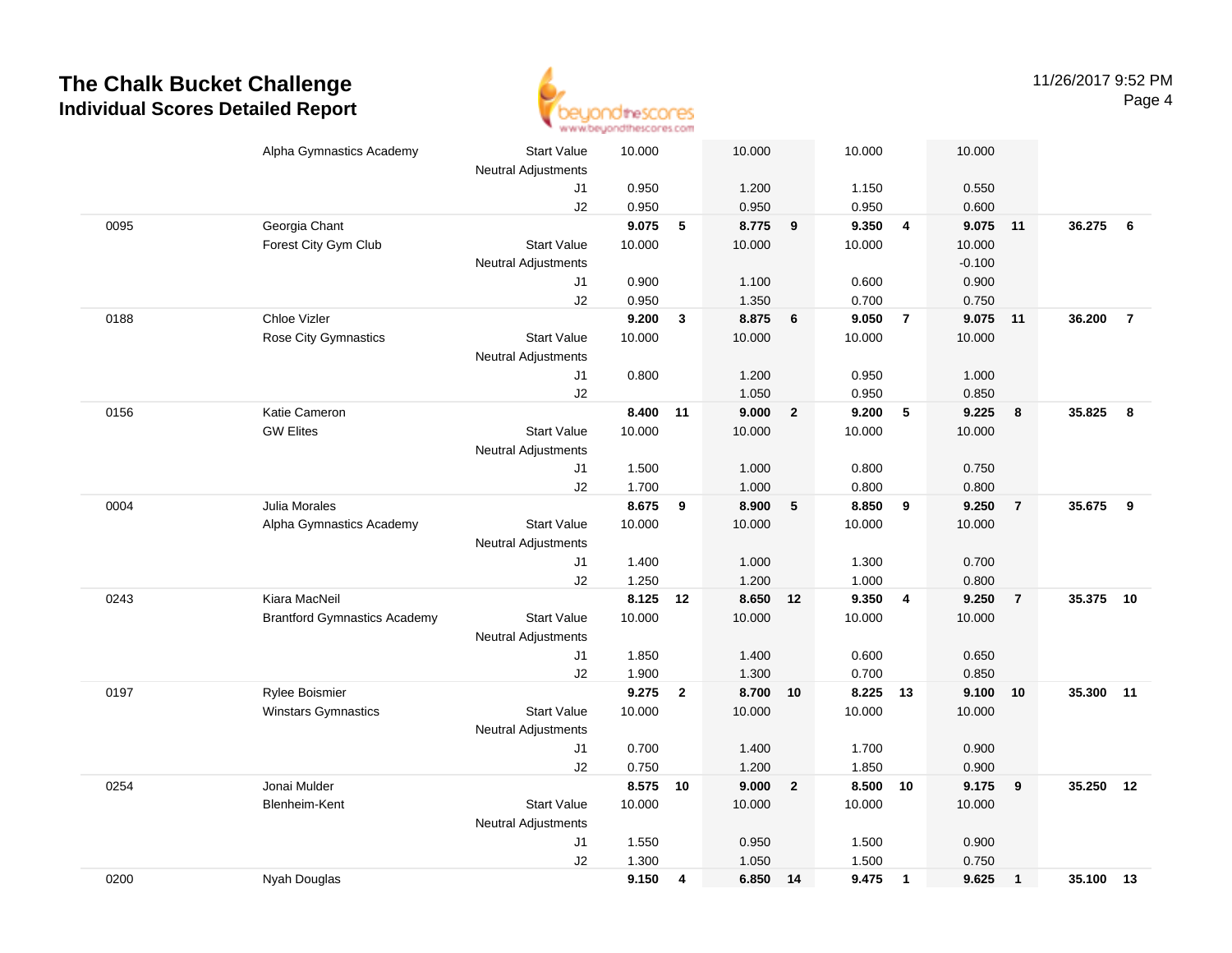

|      | <b>Winstars Gymnastics</b> | <b>Start Value</b><br><b>Neutral Adjustments</b> | 10.000 |    | 9.200  |                | 10.000 |    | 10.000 |    |           |  |
|------|----------------------------|--------------------------------------------------|--------|----|--------|----------------|--------|----|--------|----|-----------|--|
|      |                            | J1                                               | 0.950  |    | 2.500  |                | 0.550  |    | 0.450  |    |           |  |
|      |                            |                                                  |        |    |        |                |        |    |        |    |           |  |
|      |                            | J2                                               | 0.750  |    | 2.200  |                | 0.500  |    | 0.300  |    |           |  |
| 0042 | Jayde Melhuish-McGahan     |                                                  | 8.575  | 10 | 8.925  | $\overline{4}$ | 8.350  | 12 | 8.950  | 12 | 34.800 14 |  |
|      | Blenheim-Kent              | <b>Start Value</b>                               | 10.000 |    | 10.000 |                | 10.000 |    | 10.000 |    |           |  |
|      |                            | Neutral Adjustments                              |        |    |        |                |        |    |        |    |           |  |
|      |                            | J1                                               | 1.500  |    | 1.050  |                | 1.550  |    | 0.950  |    |           |  |
|      |                            | J2                                               | 1.350  |    | 1.100  |                | 1.750  |    | 1.150  |    |           |  |
| 0062 | Haile Harrower             |                                                  | 8.050  | 13 | 8.825  | $\overline{7}$ | 8.475  | 11 | 8.600  | 14 | 33.950 15 |  |
|      | <b>Bluewater</b>           | <b>Start Value</b>                               | 10.000 |    | 10.000 |                | 10.000 |    | 10.000 |    |           |  |
|      |                            | <b>Neutral Adjustments</b>                       |        |    |        |                |        |    |        |    |           |  |
|      |                            | J1                                               | 2.000  |    | 1.000  |                | 1.500  |    | 1.500  |    |           |  |
|      |                            | J2                                               | 1.900  |    | 1.350  |                | 1.550  |    | 1.300  |    |           |  |
| 0170 | Cyenna Trotman             |                                                  | 8.675  | 9  | 7.250  | 13             | 7.850  | 14 | 8.625  | 13 | 32.400 16 |  |
|      | London Beje Gymnastics     | <b>Start Value</b>                               | 10.000 |    | 10.000 |                | 10.000 |    | 10.000 |    |           |  |
|      |                            | <b>Neutral Adjustments</b>                       |        |    |        |                |        |    |        |    |           |  |
|      |                            | J1                                               | 1.400  |    | 2.600  |                | 2.000  |    | 1.500  |    |           |  |
|      |                            | J <sub>2</sub>                                   | 1.250  |    | 2.900  |                | 2.300  |    | 1.250  |    |           |  |
|      |                            |                                                  |        |    |        |                |        |    |        |    |           |  |

#### **Gymnastics Ontario Level 6**

**ID League ID Name VT # UB # BB # FX # AA #** 0151 Sara Pabon **9.050 <sup>7</sup> 8.875 <sup>6</sup> 9.600 <sup>1</sup> 9.675 <sup>1</sup> 37.200 <sup>1</sup>** Guelph Saultos Start Valuee 10.000 10.000 10.000 10.000 Neutral Adjustments J1 0.950 1.200 0.400 0.400 J2 0.950 1.050 0.400 0.250 0164 Mackenna Suzuki **9.450 <sup>2</sup> 9.000 <sup>4</sup> 9.275 <sup>3</sup> 9.250 <sup>6</sup> 36.975 <sup>2</sup>** GW Elites Start Valuee 10.000 10.000 10.000 10.000 Neutral Adjustments J1 0.500 1.100 0.600 0.850 J2 0.600 0.900 0.850 0.650 0190 Poet Clark **9.175 <sup>5</sup> 9.250 <sup>1</sup> 9.275 <sup>3</sup> 9.225 <sup>7</sup> 36.925 <sup>3</sup>** Toronto Premier Gym Clubb 3tart Value 10.000 10.000 10.000 10.000 10.000 Neutral Adjustments J1 0.800 0.750 0.750 0.750 J2 0.850 0.750 0.700 0.800 0034Soh-Lee Jung **9.675 <sup>1</sup> 9.125 <sup>2</sup> 8.725 <sup>9</sup> 9.350 <sup>5</sup> 36.875 <sup>4</sup>**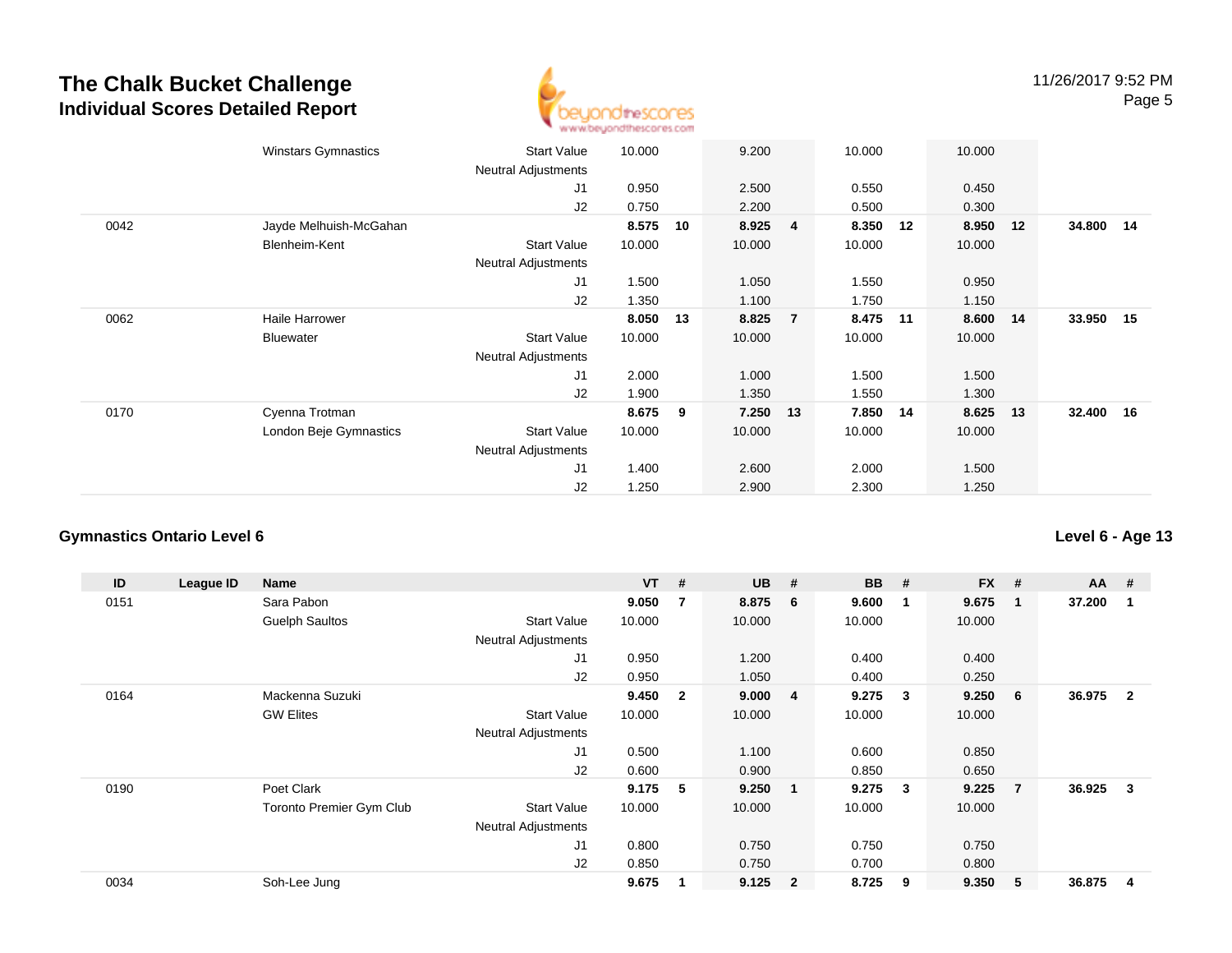

|      | Blenheim-Kent            | <b>Start Value</b>         | 10.000         |                 | 10.000         |                | 10.000         |                         | 10.000            |                         |           |                |
|------|--------------------------|----------------------------|----------------|-----------------|----------------|----------------|----------------|-------------------------|-------------------|-------------------------|-----------|----------------|
|      |                          | <b>Neutral Adjustments</b> |                |                 |                |                |                |                         |                   |                         |           |                |
|      |                          | J1                         | 0.250          |                 | 0.900          |                | 1.200          |                         | 0.650             |                         |           |                |
|      |                          | J2                         | 0.400          |                 | 0.850          |                | 1.350          |                         | 0.650             |                         |           |                |
| 0165 | Kaitlyn Welker           |                            | 9.175          | $5\phantom{.0}$ | 9.100          | $\mathbf{3}$   | 9.250          | $\overline{\mathbf{4}}$ | 9.175             | $\overline{\mathbf{9}}$ | 36.700    | - 5            |
|      | <b>GW Elites</b>         | <b>Start Value</b>         | 10.000         |                 | 10.000         |                | 10.000         |                         | 10.000            |                         |           |                |
|      |                          | Neutral Adjustments        |                |                 |                |                |                |                         |                   |                         |           |                |
|      |                          | J1                         | 0.800          |                 | 1.050          |                | 0.700          |                         | 0.950             |                         |           |                |
|      |                          | J2                         | 0.850          |                 | 0.750          |                | 0.800          |                         | 0.700             |                         |           |                |
| 0161 | Danielle Janicki         |                            | 9.150          | 6               | 8.375 11       |                | 9.450          | $\overline{2}$          | 9.450             | $\overline{2}$          | 36.425    | - 6            |
|      | <b>GW Elites</b>         | <b>Start Value</b>         | 10.000         |                 | 10.000         |                | 10.000         |                         | 10.000            |                         |           |                |
|      |                          | <b>Neutral Adjustments</b> |                |                 |                |                |                |                         |                   |                         |           |                |
|      |                          | J1                         | 0.800          |                 | 1.700          |                | 0.500          |                         | 0.550             |                         |           |                |
|      |                          | J2                         | 0.900          |                 | 1.550          |                | 0.600          |                         | 0.550             |                         |           |                |
| 0189 | Ella Bergeron            |                            | 8.900          | 10              | 8.925          | $\sqrt{5}$     | 9.000          | 6                       | 9.450 2           |                         | 36.275    | $\overline{7}$ |
|      | Toronto Premier Gym Club | <b>Start Value</b>         | 10.000         |                 | 10.000         |                | 10.000         |                         | 10.000            |                         |           |                |
|      |                          | <b>Neutral Adjustments</b> |                |                 |                |                |                |                         |                   |                         |           |                |
|      |                          | J1                         | 1.200          |                 | 1.100          |                | 0.900          |                         | 0.500             |                         |           |                |
|      |                          | J2                         | 1.000          |                 | 1.050          |                | 1.100          |                         | 0.600             |                         |           |                |
| 0207 | Mya Kelley               |                            | 9.025          | 8               | 9.100          | $\overline{3}$ | 8.775          | 8                       | 9.375             | $\overline{4}$          | 36.275    | $\overline{7}$ |
|      | Winstars Gymnastics      | <b>Start Value</b>         | 10.000         |                 | 10.000         |                | 10.000         |                         | 10.000            |                         |           |                |
|      |                          | <b>Neutral Adjustments</b> |                |                 |                |                |                |                         |                   |                         |           |                |
|      |                          | J1                         | 1.050          |                 | 0.800          |                | 1.300          |                         | 0.750             |                         |           |                |
|      |                          | J2                         | 0.900          |                 | 1.000          |                | 1.150          |                         | 0.500             |                         |           |                |
| 0163 | Mariah Marshall-Taylor   |                            | 9.050          | $\overline{7}$  | 8.650          | 8              | 8.950          | $\overline{7}$          | 9.450             | $\overline{\mathbf{2}}$ | 36.100    | 8              |
|      | <b>GW Elites</b>         | <b>Start Value</b>         | 10.000         |                 | 10.000         |                | 10.000         |                         | 10.000            |                         |           |                |
|      |                          | Neutral Adjustments        |                |                 |                |                |                |                         |                   |                         |           |                |
|      |                          | J1                         | 0.900          |                 | 1.400          |                | 1.100          |                         | 0.550             |                         |           |                |
|      |                          | J2                         | 1.000          |                 | 1.300          |                | 1.000          |                         | 0.550             |                         |           |                |
| 0023 | Kyra Glassford-Bailey    |                            | 8.950          | 9               | 8.600          | 9              | 9.025          | 5                       | 9.250             | 6                       | 35.825    | 9              |
|      | <b>Blenheim-Kent</b>     | <b>Start Value</b>         | 10.000         |                 | 10.000         |                | 10.000         |                         | 10.000            |                         |           |                |
|      |                          | Neutral Adjustments        |                |                 |                |                |                |                         |                   |                         |           |                |
|      |                          | J1                         | 1.050          |                 | 1.350          |                | 1.000          |                         | 0.650             |                         |           |                |
|      | Olivia Tremblay          | J2                         | 1.050          |                 | 1.450<br>8.800 | $\overline{7}$ | 0.950<br>9.275 |                         | 0.850<br>8.500 11 |                         | 35.475 10 |                |
| 0187 |                          |                            | 8.900          | 10              |                |                |                | $\mathbf{3}$            |                   |                         |           |                |
|      | Rose City Gymnastics     | <b>Start Value</b>         | 10.000         |                 | 10.000         |                | 10.000         |                         | 10.000            |                         |           |                |
|      |                          | Neutral Adjustments        |                |                 |                |                |                |                         |                   |                         |           |                |
|      |                          | J1<br>J2                   | 1.150<br>1.050 |                 | 1.050<br>1.350 |                | 0.850<br>0.600 |                         | 1.400<br>1.600    |                         |           |                |
| 0225 | Jaymisyn Robb            |                            | 9.225          | 4               | 8.500          | 10             | 8.550 11       |                         | 9.200             | 8                       | 35.475 10 |                |
|      |                          |                            |                |                 |                |                |                |                         |                   |                         |           |                |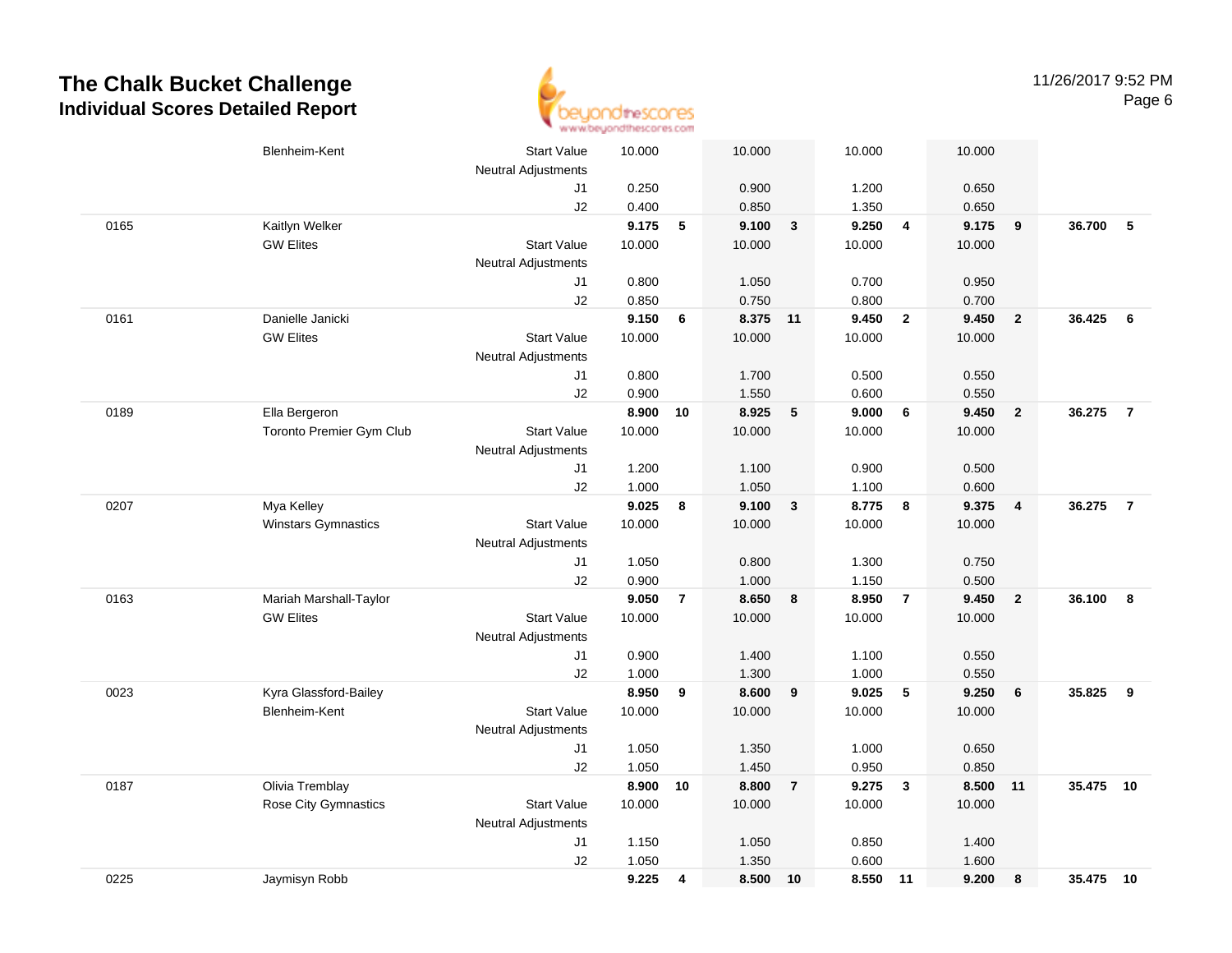

|      | Alpha Gymnastics Academy  | <b>Start Value</b>         | 10.000  |                         | 10.000   | 10.000   |    | 10.000      |    |           |  |
|------|---------------------------|----------------------------|---------|-------------------------|----------|----------|----|-------------|----|-----------|--|
|      |                           | <b>Neutral Adjustments</b> |         |                         |          |          |    |             |    |           |  |
|      |                           | J1                         | 0.750   |                         | 1.400    | 1.500    |    | 0.900       |    |           |  |
|      |                           | J2                         | 0.800   |                         | 1.600    | 1.400    |    | 0.700       |    |           |  |
| 0005 | Amy Moore                 |                            | 8.950 9 |                         | 8.125 13 | 8.650    | 10 | $9.400 \t3$ |    | 35.125 11 |  |
|      | Alpha Gymnastics Academy  | <b>Start Value</b>         | 10.000  |                         | 10.000   | 10.000   |    | 10.000      |    |           |  |
|      |                           | <b>Neutral Adjustments</b> |         |                         |          |          |    |             |    |           |  |
|      |                           | J1                         | 1.200   |                         | 1.900    | 1.300    |    | 0.550       |    |           |  |
|      |                           | J2                         | 0.900   |                         | 1.850    | 1.400    |    | 0.650       |    |           |  |
| 0052 | <b>Grisel Summerfield</b> |                            | 9.250   | $\overline{\mathbf{3}}$ | 8.350 12 | 7.300 12 |    | 8.975       | 10 | 33.875 12 |  |
|      | Blenheim-Kent             | <b>Start Value</b>         | 10.000  |                         | 10.000   | 10.000   |    | 10.000      |    |           |  |
|      |                           | <b>Neutral Adjustments</b> |         |                         |          |          |    |             |    |           |  |
|      |                           | J1                         | 0.800   |                         | 1.500    | 2.600    |    | 1.000       |    |           |  |
|      |                           | J2                         | 0.700   |                         | 1.800    | 2.800    |    | 1.050       |    |           |  |

#### **Gymnastics Ontario Level 6**

| ID   | League ID | <b>Name</b>              |                            | $VT$ # |                | <b>UB</b> | #                       | BB     | #              | <b>FX</b> | #              | <b>AA</b> | #                       |
|------|-----------|--------------------------|----------------------------|--------|----------------|-----------|-------------------------|--------|----------------|-----------|----------------|-----------|-------------------------|
| 0195 |           | Ginger Welch             |                            | 9.100  | $\overline{7}$ | 9.725     | $\mathbf{1}$            | 9.450  | $\mathbf{1}$   | 9.325     | 3              | 37.600    | 1                       |
|      |           | Toronto Premier Gym Club | <b>Start Value</b>         | 10.000 |                | 10.000    |                         | 10.000 |                | 10.000    |                |           |                         |
|      |           |                          | Neutral Adjustments        |        |                |           |                         |        |                |           |                |           |                         |
|      |           |                          | J <sub>1</sub>             | 0.850  |                | 0.300     |                         | 0.500  |                | 0.750     |                |           |                         |
|      |           |                          | J2                         | 0.950  |                | 0.250     |                         | 0.600  |                | 0.600     |                |           |                         |
| 0142 |           | Bianka Batagelj          |                            | 9.400  | 3              | 9.275     | $\overline{2}$          | 9.100  | $\mathbf{3}$   | 9.550     | $\overline{1}$ | 37.325    | $\overline{2}$          |
|      |           | <b>Guelph Saultos</b>    | Start Value                | 10.000 |                | 10.000    |                         | 10.000 |                | 10.000    |                |           |                         |
|      |           |                          | Neutral Adjustments        |        |                |           |                         |        |                |           |                |           |                         |
|      |           |                          | J1                         | 0.600  |                | 0.750     |                         | 0.900  |                | 0.500     |                |           |                         |
|      |           |                          | J2                         | 0.600  |                | 0.700     |                         | 0.900  |                | 0.400     |                |           |                         |
| 0012 |           | Sheila Bull              |                            | 9.575  | $\mathbf{2}$   | 9.175     | $\overline{\mathbf{4}}$ | 8.775  | - 6            | 9.125     | 6              | 36.650    | 3                       |
|      |           | Blenheim-Kent            | <b>Start Value</b>         | 10.000 |                | 10.000    |                         | 10.000 |                | 10.000    |                |           |                         |
|      |           |                          | <b>Neutral Adjustments</b> |        |                |           |                         |        |                |           |                |           |                         |
|      |           |                          | J1                         | 0.450  |                | 0.850     |                         | 1.300  |                | 0.900     |                |           |                         |
|      |           |                          | J2                         | 0.400  |                | 0.800     |                         | 1.150  |                | 0.850     |                |           |                         |
| 0152 |           | Lauren Protz             |                            | 9.275  | 5              | 9.200     | $\mathbf{3}$            | 8.825  | 5              | 9.325     | 3              | 36.625    | $\overline{\mathbf{4}}$ |
|      |           | <b>Guelph Saultos</b>    | <b>Start Value</b>         | 10.000 |                | 10.000    |                         | 10.000 |                | 10.000    |                |           |                         |
|      |           |                          | <b>Neutral Adjustments</b> |        |                |           |                         |        |                |           |                |           |                         |
|      |           |                          | J <sub>1</sub>             | 0.750  |                | 0.900     |                         | 1.250  |                | 0.550     |                |           |                         |
|      |           |                          | J2                         | 0.700  |                | 0.700     |                         | 1.100  |                | 0.800     |                |           |                         |
| 0013 |           | <b>Grace Butler</b>      |                            | 9.700  | 1              | 8.500     | 9                       | 8.725  | $\overline{7}$ | 9.375     | $\overline{2}$ | 36.300    | 5                       |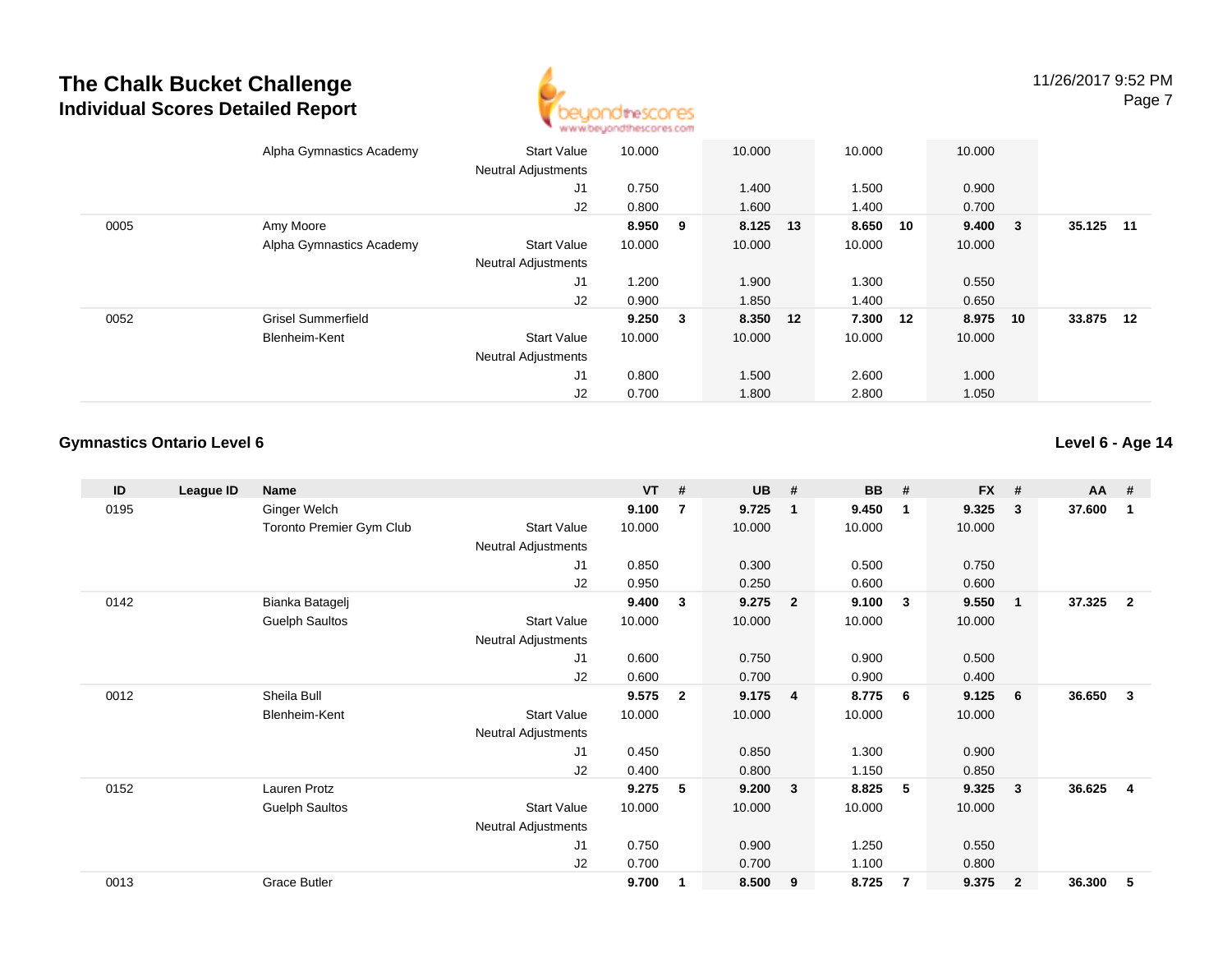

|      | Blenheim-Kent                   | <b>Start Value</b><br><b>Neutral Adjustments</b> | 10.000 |                | 10.000   |                | 10.000 |                         | 10.000 |                         |        |                |
|------|---------------------------------|--------------------------------------------------|--------|----------------|----------|----------------|--------|-------------------------|--------|-------------------------|--------|----------------|
|      |                                 | J1                                               | 0.350  |                | 1.500    |                | 1.200  |                         | 0.700  |                         |        |                |
|      |                                 | J2                                               | 0.250  |                | 1.500    |                | 1.350  |                         | 0.550  |                         |        |                |
| 0027 | Molly Hildebrand                |                                                  | 9.250  | 6              | 8.900    | 6              | 8.825  | $5\phantom{.0}$         | 9.175  | $\overline{\mathbf{4}}$ | 36.150 | 6              |
|      | <b>Blenheim-Kent</b>            | <b>Start Value</b>                               | 10.000 |                | 10.000   |                | 10.000 |                         | 10.000 |                         |        |                |
|      |                                 | <b>Neutral Adjustments</b>                       |        |                |          |                |        |                         |        |                         |        |                |
|      |                                 | J1                                               | 0.800  |                | 1.200    |                | 1.200  |                         | 0.750  |                         |        |                |
|      |                                 | J2                                               | 0.700  |                | 1.000    |                | 1.150  |                         | 0.900  |                         |        |                |
| 0001 | Adelaide Ademolu                |                                                  | 9.000  | 8              | 8.925    | 5              | 9.150  | $\overline{\mathbf{2}}$ | 8.925  | $\overline{\mathbf{8}}$ | 36.000 | $\overline{7}$ |
|      | Alpha Gymnastics Academy        | <b>Start Value</b>                               | 10.000 |                | 10.000   |                | 10.000 |                         | 10.000 |                         |        |                |
|      |                                 | Neutral Adjustments                              |        |                |          |                |        |                         |        |                         |        |                |
|      |                                 | J1                                               | 1.050  |                | 1.050    |                | 1.000  |                         | 1.000  |                         |        |                |
|      |                                 | J2                                               | 0.950  |                | 1.100    |                | 0.700  |                         | 1.150  |                         |        |                |
| 0009 | Sabrina Maltese                 |                                                  | 9.575  | $\overline{2}$ | 8.675    | 8              | 8.600  | 8                       | 9.125  | 6                       | 35.975 | 8              |
|      | Alpha Gymnastics Academy        | <b>Start Value</b>                               | 10.000 |                | 10.000   |                | 10.000 |                         | 10.000 |                         |        |                |
|      |                                 | <b>Neutral Adjustments</b>                       |        |                |          |                |        |                         |        |                         |        |                |
|      |                                 | J1                                               | 0.400  |                | 1.250    |                | 1.400  |                         | 0.900  |                         |        |                |
|      |                                 | J2                                               | 0.450  |                | 1.400    |                | 1.400  |                         | 0.850  |                         |        |                |
| 0008 | Autum Kaldeway                  |                                                  | 9.350  | 4              | 8.475 10 |                | 8.900  | $\overline{4}$          | 9.100  | $\overline{7}$          | 35.825 | 9              |
|      | Alpha Gymnastics Academy        | <b>Start Value</b>                               | 10.000 |                | 10.000   |                | 10.000 |                         | 10.000 |                         |        |                |
|      |                                 | <b>Neutral Adjustments</b>                       |        |                |          |                |        |                         |        |                         |        |                |
|      |                                 | J1                                               | 0.700  |                | 1.450    |                | 1.000  |                         | 0.900  |                         |        |                |
|      |                                 | J2                                               | 0.600  |                | 1.600    |                | 1.200  |                         | 0.900  |                         |        |                |
| 0193 | Amy Halasz                      |                                                  | 8.950  | 9              | 8.800    | $\overline{7}$ | 8.600  | 8                       | 9.150  | $-5$                    | 35.500 | 10             |
|      | <b>Toronto Premier Gym Club</b> | <b>Start Value</b>                               | 10.000 |                | 10.000   |                | 10.000 |                         | 10.000 |                         |        |                |
|      |                                 | <b>Neutral Adjustments</b>                       |        |                |          |                |        |                         |        |                         |        |                |
|      |                                 | J1                                               | 1.050  |                | 1.200    |                | 1.400  |                         | 0.750  |                         |        |                |
|      |                                 | J2                                               | 1.050  |                | 1.200    |                | 1.400  |                         | 0.950  |                         |        |                |
| 0033 | Natalie Johnson                 |                                                  | 7.850  | 10             | 6.550 11 |                | 8.125  | 9                       | 8.575  | $\overline{\mathbf{9}}$ | 31.100 | 11             |
|      | Blenheim-Kent                   | <b>Start Value</b>                               | 10.000 |                | 9.500    |                | 9.700  |                         | 9.700  |                         |        |                |
|      |                                 | <b>Neutral Adjustments</b>                       |        |                |          |                |        |                         |        |                         |        |                |
|      |                                 | J <sub>1</sub>                                   | 2.000  |                | 3.100    |                | 1.600  |                         | 1.200  |                         |        |                |
|      |                                 | J2                                               | 2.300  |                | 2.800    |                | 1.550  |                         | 1.050  |                         |        |                |

**Gymnastics Ontario Level 6**

**Level 6 - Age 15+**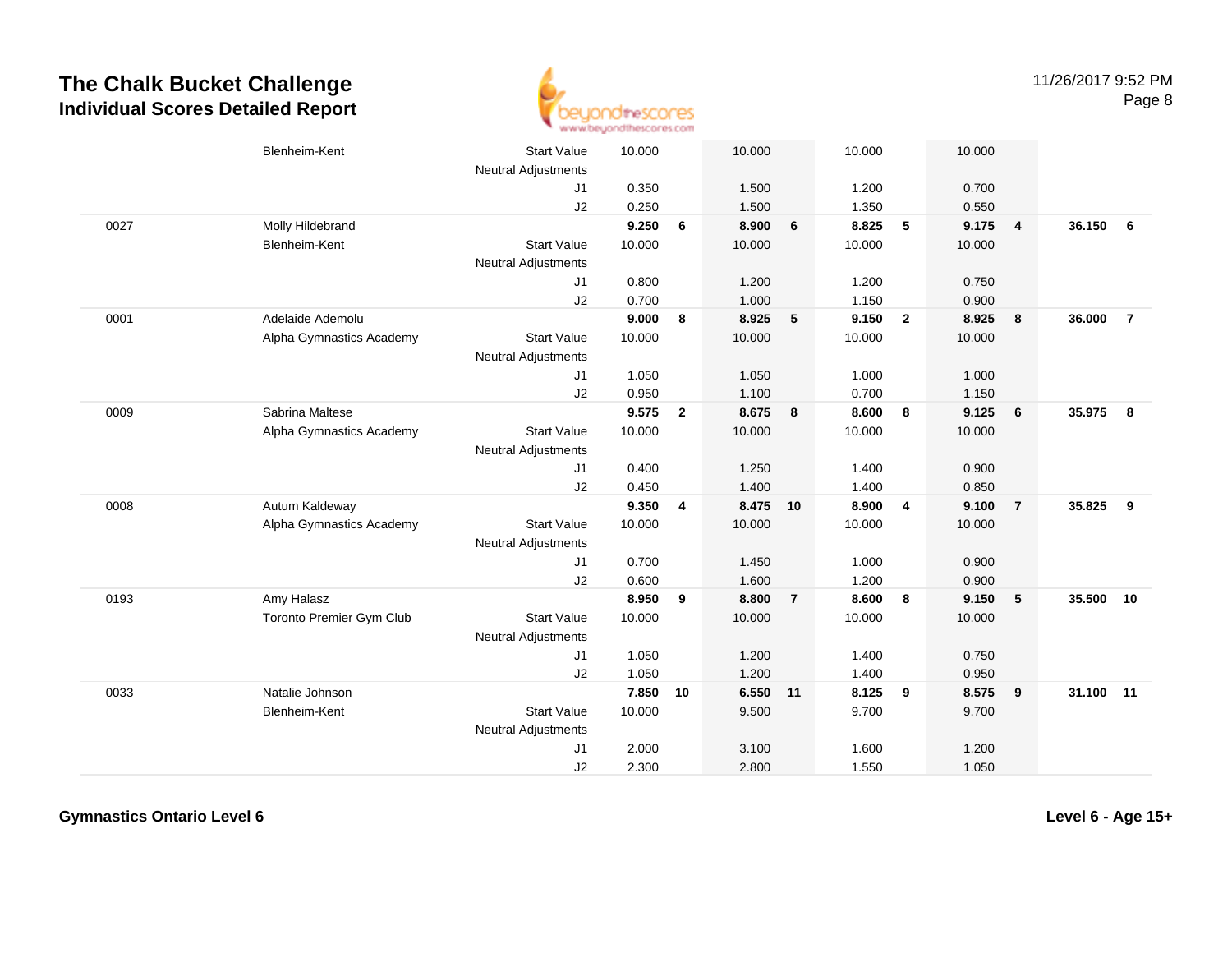

| ID   | <b>League ID</b> | Name                                |                            | VT             | #                       | <b>UB</b>      | #                       | <b>BB</b>      | #               | <b>FX</b>      | #                       | AA     | #              |
|------|------------------|-------------------------------------|----------------------------|----------------|-------------------------|----------------|-------------------------|----------------|-----------------|----------------|-------------------------|--------|----------------|
| 0145 |                  | Indigo Kim                          |                            | 9.250          | $\overline{\mathbf{4}}$ | 9.475          | $\mathbf{1}$            | 9.125          | $\mathbf{3}$    | 9.200          | $\overline{2}$          | 37.050 | $\overline{1}$ |
|      |                  | <b>Guelph Saultos</b>               | <b>Start Value</b>         | 10.000         |                         | 10.000         |                         | 10.000         |                 | 10.000         |                         |        |                |
|      |                  |                                     | <b>Neutral Adjustments</b> |                |                         |                |                         |                |                 |                |                         |        |                |
|      |                  |                                     | J1                         | 0.750          |                         | 0.500          |                         | 0.800          |                 | 0.650          |                         |        |                |
|      |                  |                                     | J2                         | 0.750          |                         | 0.550          |                         | 0.950          |                 | 0.950          |                         |        |                |
| 0224 |                  | Megan Van De Bemt                   |                            | 9.125          | 5                       | 8.750          | $\overline{4}$          | 9.325          | $\overline{2}$  | 9.500          | $\overline{1}$          | 36.700 | $\overline{2}$ |
|      |                  | Alpha Gymnastics Academy            | <b>Start Value</b>         | 10.000         |                         | 10.000         |                         | 10.000         |                 | 10.000         |                         |        |                |
|      |                  |                                     | <b>Neutral Adjustments</b> |                |                         |                |                         |                |                 |                |                         |        |                |
|      |                  |                                     | J1                         | 0.800          |                         | 1.200          |                         | 0.650          |                 | 0.500          |                         |        |                |
|      |                  |                                     | J2                         | 0.950          |                         | 1.300          |                         | 0.700          |                 | 0.500          |                         |        |                |
| 0063 |                  | Erynn Hutchinson                    |                            | 9.425          | $\mathbf{1}$            | 8.950          | $\overline{2}$          | 8.950          | $5\phantom{.0}$ | 9.200          | $\overline{2}$          | 36.525 | $\mathbf{3}$   |
|      |                  | <b>Bluewater</b>                    | <b>Start Value</b>         | 10.000         |                         | 10.000         |                         | 10.000         |                 | 10.000         |                         |        |                |
|      |                  |                                     | <b>Neutral Adjustments</b> |                |                         |                |                         |                |                 |                |                         |        |                |
|      |                  |                                     | J1                         | 0.550          |                         | 0.900          |                         | 0.900          |                 | 0.850          |                         |        |                |
|      |                  |                                     | J2                         | 0.600          |                         | 1.200          |                         | 1.200          |                 | 0.750          |                         |        |                |
| 0053 |                  | Rhys Taylor                         |                            | 9.350          | $\mathbf{3}$            | 8.850          | $\mathbf{3}$            | 9.000          | $\overline{4}$  | 9.200          | $\overline{\mathbf{2}}$ | 36.400 | $\overline{4}$ |
|      |                  | Blenheim-Kent                       | <b>Start Value</b>         | 10.000         |                         | 10.000         |                         | 10.000         |                 | 10.000         |                         |        |                |
|      |                  |                                     | <b>Neutral Adjustments</b> |                |                         |                |                         |                |                 |                |                         |        |                |
|      |                  |                                     | J1                         | 0.650          |                         | 1.100<br>1.200 |                         | 1.000          |                 | 0.650          |                         |        |                |
| 0072 |                  | Emily Wilson                        | J2                         | 0.650<br>8.400 | $\overline{7}$          | 8.675          | 5                       | 1.000<br>9.350 | $\overline{1}$  | 0.950<br>8.925 | $\overline{\mathbf{4}}$ | 35.350 | 5              |
|      |                  | <b>Bluewater</b>                    | <b>Start Value</b>         | 10.000         |                         | 10.000         |                         | 10.000         |                 | 10.000         |                         |        |                |
|      |                  |                                     | <b>Neutral Adjustments</b> |                |                         |                |                         |                |                 |                |                         |        |                |
|      |                  |                                     | J1                         | 1.500          |                         | 1.400          |                         | 0.600          |                 | 1.200          |                         |        |                |
|      |                  |                                     | J2                         | 1.700          |                         | 1.250          |                         | 0.700          |                 | 0.950          |                         |        |                |
| 0031 |                  | Cassie Hutton                       |                            | 9.375          | $\overline{2}$          | 8.850          | $\mathbf{3}$            | 7.450          | $\overline{7}$  | 9.200          | $\overline{\mathbf{2}}$ | 34.875 | - 6            |
|      |                  | Blenheim-Kent                       | <b>Start Value</b>         | 10.000         |                         | 10.000         |                         | 9.700          |                 | 10.000         |                         |        |                |
|      |                  |                                     | <b>Neutral Adjustments</b> |                |                         |                |                         |                |                 |                |                         |        |                |
|      |                  |                                     | J1                         | 0.600          |                         | 1.000          |                         | 2.150          |                 | 0.750          |                         |        |                |
|      |                  |                                     | J2                         | 0.650          |                         | 1.300          |                         | 2.350          |                 | 0.850          |                         |        |                |
| 0215 |                  | Madeline Rinaldi                    |                            | 8.225          | 8                       | 8.950          | $\overline{\mathbf{2}}$ | 8.600          | - 6             | 9.050          | $\overline{\mathbf{3}}$ | 34.825 | $\overline{7}$ |
|      |                  | Winstars Gymnastics                 | <b>Start Value</b>         | 10.000         |                         | 10.000         |                         | 10.000         |                 | 10.000         |                         |        |                |
|      |                  |                                     | <b>Neutral Adjustments</b> |                |                         |                |                         |                |                 |                |                         |        |                |
|      |                  |                                     | J <sub>1</sub>             | 1.700          |                         | 1.200          |                         | 1.400          |                 | 1.050          |                         |        |                |
|      |                  |                                     | J2                         | 1.850          |                         | 0.900          |                         | 1.400          |                 | 0.850          |                         |        |                |
| 0081 |                  | Dreah LaForme                       |                            | 8.600          | 6                       | 6.850          | 6                       | 9.000          | $\overline{4}$  | 8.450          | 5                       | 32.900 | 8              |
|      |                  | <b>Brantford Gymnastics Academy</b> | <b>Start Value</b>         | 10.000         |                         | 9.500          |                         | 10.000         |                 | 9.200          |                         |        |                |
|      |                  |                                     | <b>Neutral Adjustments</b> |                |                         |                |                         |                |                 |                |                         |        |                |
|      |                  |                                     | J1                         | 1.450          |                         | 2.600          |                         | 0.950          |                 | 0.900          |                         |        |                |
|      |                  |                                     |                            |                |                         |                |                         |                |                 |                |                         |        |                |